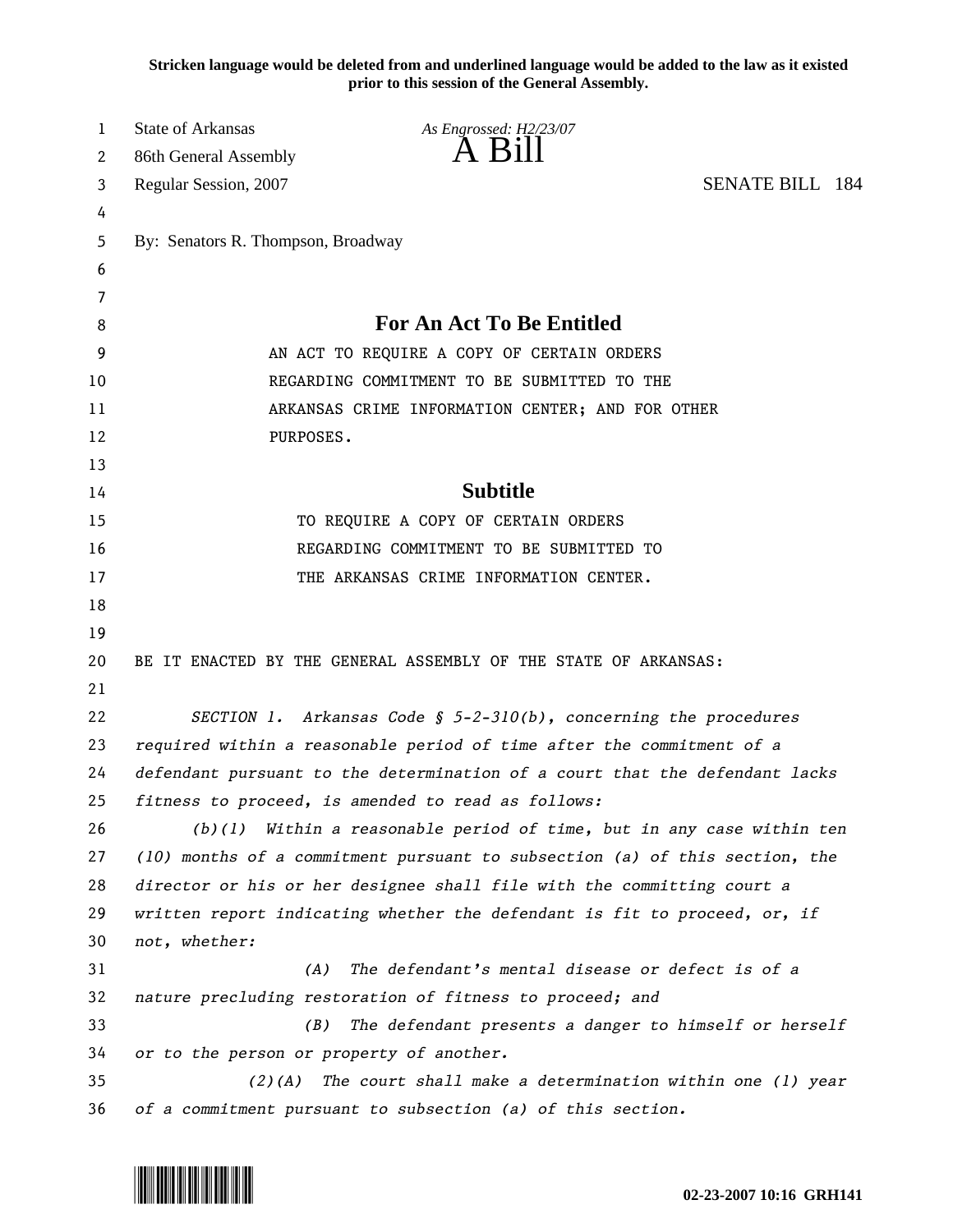*(B) Pursuant to the report of the director or his or her designee or as a result of a hearing on the report, if the court determines that the defendant is fit to proceed, prosecution in ordinary course may commence. (C) If the defendant lacks fitness to proceed but does not present a danger to himself or herself or to the person or property of another, the court may release the defendant on conditions the court determines to be proper. (D) If the defendant lacks fitness to proceed and presents a danger to himself or herself or the person or property of another, the court shall order the director to petition for an involuntary admission. (E) Upon filing of an order finding that the defendant lacks fitness to proceed issued under subdivision (b)(2)(A) of this section with a circuit clerk or a probate clerk, the circuit clerk or the probate clerk shall submit a copy of the order to the Arkansas Crime Information Center. SECTION 2. Arkansas Code § 5-2-314(b), concerning on acquittal on the grounds of mental disease or defect, is amended to read as follows: (b)(1) If the circuit court enters a determination based on subdivision (a)(1) or (3) of this section, the circuit court shall order the defendant committed to the custody of the Director of the Department of Health and Human Services for an examination by a psychiatrist or a licensed psychologist. (2) Upon filing of an order of commitment under subdivision (b)(1) of this section with a circuit clerk, the circuit clerk shall submit a copy of the order to the Arkansas Crime Information Center. SECTION 3.* Arkansas Code § 12-12-209 is amended to read as follows: 30 12-12-209. Duty to furnish data. 31 (a)(1) It shall be the duty of all sheriffs, chiefs of police, city 32 marshals, correction officials, prosecuting attorneys, court clerks, and 33 other state, county, and local officials and agencies so directed to furnish 34 the Arkansas Crime Information Center all data required by this subchapter. *(2) Upon filing of an order under § 5-2-310(b) or an order of commitment entered pursuant to §§ 5-2-314(b), 20-47-214, or 20-47-215 with a*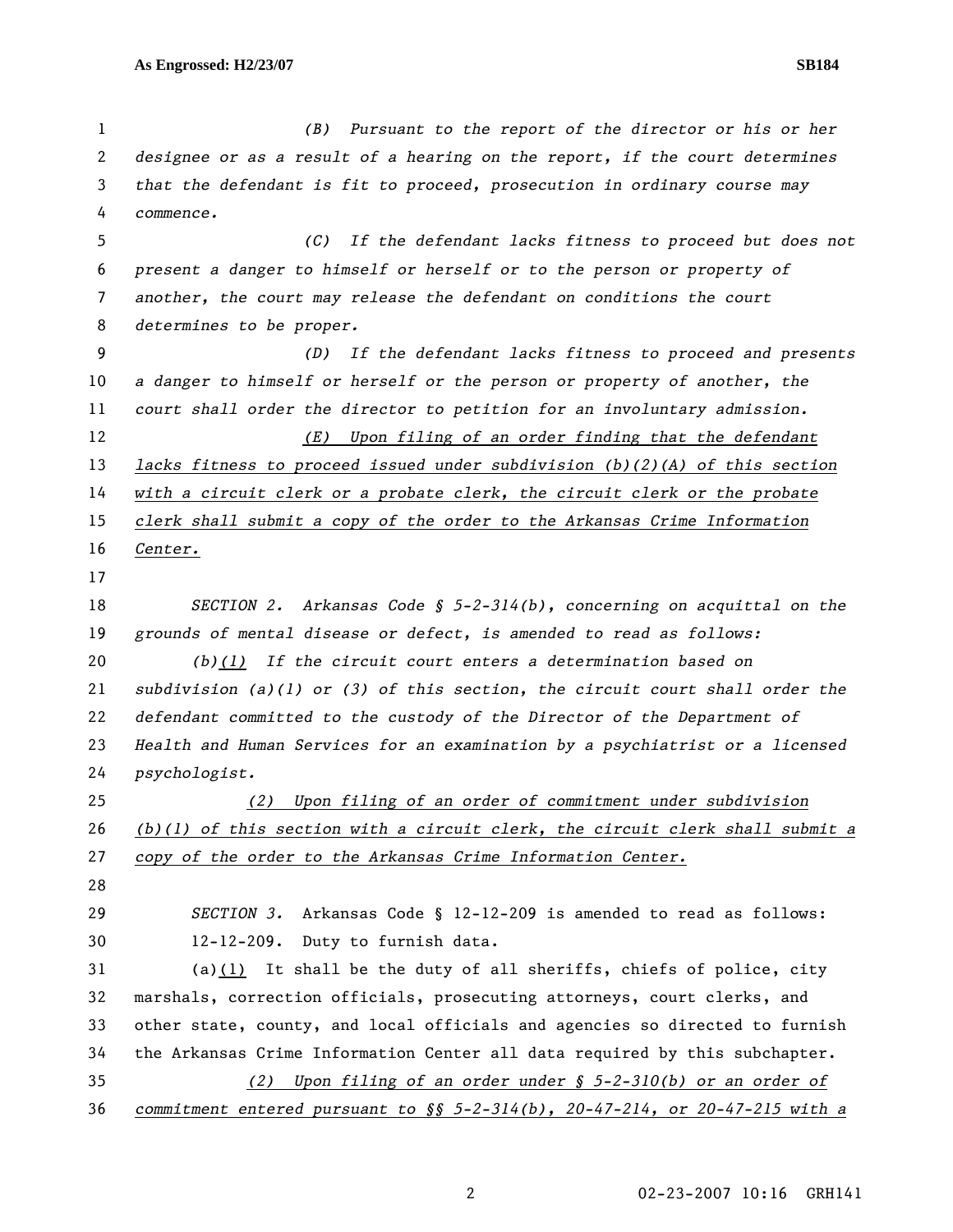**As Engrossed: H2/23/07 SB184** 

2 submit a copy of the order of commitment to the Arkansas Crime Information 3 Center. 4 (b) The data shall be furnished the center in a manner prescribed by 5 the Supervisory Board for the Arkansas Crime Information Center. 6 (c) Any sheriff, chief of police, city marshal, correction official, 7 prosecuting attorney, court clerk, or other state, county, and local official 8 who shall willfully fail to comply with the provisions of this subchapter or 9 any regulation issued by the board carrying out the provisions of this 10 subchapter shall be found guilty of a misdemeanor and upon conviction shall 11 be punished by a fine not exceeding five hundred dollars (\$500). 12 13 *SECTION 4.* Arkansas Code § 20-47-214, pertaining to the hearing and 14 procedure for a forty-five-day involuntary admission, is amended to add an 15 additional subsection to read as follows: 16 (e) Upon filing of an order of commitment issued under subdivision 17 (b)(3) of this section with a circuit clerk or a probate clerk, the circuit 18 clerk or probate clerk shall submit a copy of the order of commitment to the 19 Arkansas Crime Information Center. 20 21 *SECTION 5.* Arkansas Code § 20-47-215, pertaining to the hearing and 22 procedure for an additional eighty-day involuntary admission, is amended to 23 add an additional subsection to read as follows: 24 (e) Upon filing of an order of commitment issued under this section 25 with a circuit clerk or a probate clerk, the circuit clerk or probate clerk 26 shall submit a copy of the order of commitment to the Arkansas Crime 27 Information Center. 28 (2) Upon filing of an order under § 5-2-310(b) or an order of commitment 29 entered pursuant to §§ 5-2-314(b), 20-47-214, or 20-47-215 with a circuit 30 31 *SECTION 6.* EMERGENCY CLAUSE. It is found and determined by the 32 General Assembly of the State of Arkansas that federal law prohibits the sale 33 of firearms to persons who have been committed to a mental institution; that 34 it is the intent of this act to require the submission of information to 35 create a confidential database that may only be used for firearm sales or 36 transactions; and that this act is necessary because possession of a firearm

1 *circuit* clerk or a probate clerk, the circuit clerk or probate clerk shall